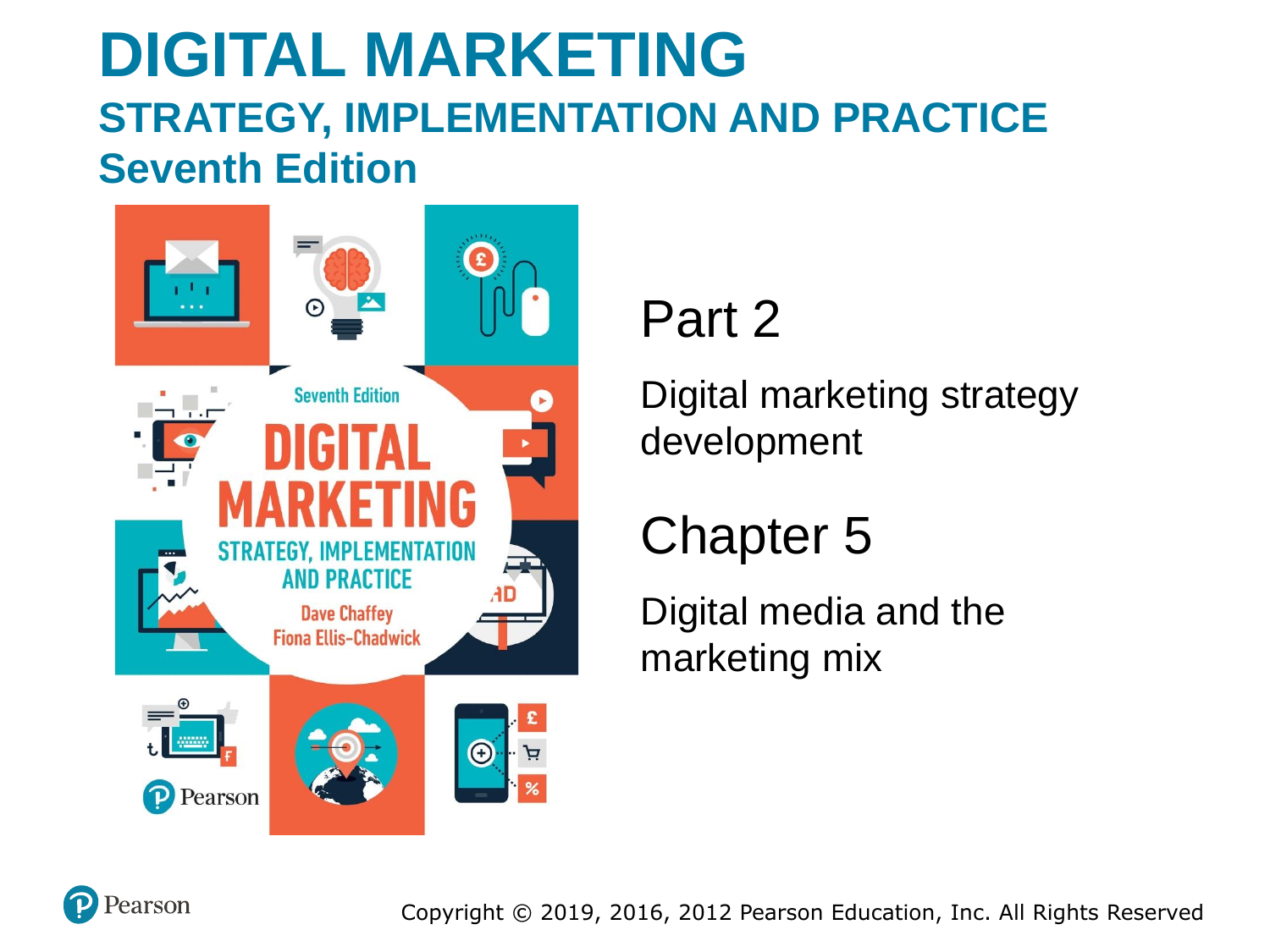# **Chapter 5 Digital media and the marketing mix**



#### **Main topics:**

- **Product**
- **Price**
- Place
- Promotion
- People, process and physical evidence

**Case study:** Spotify streaming develops new revenue models



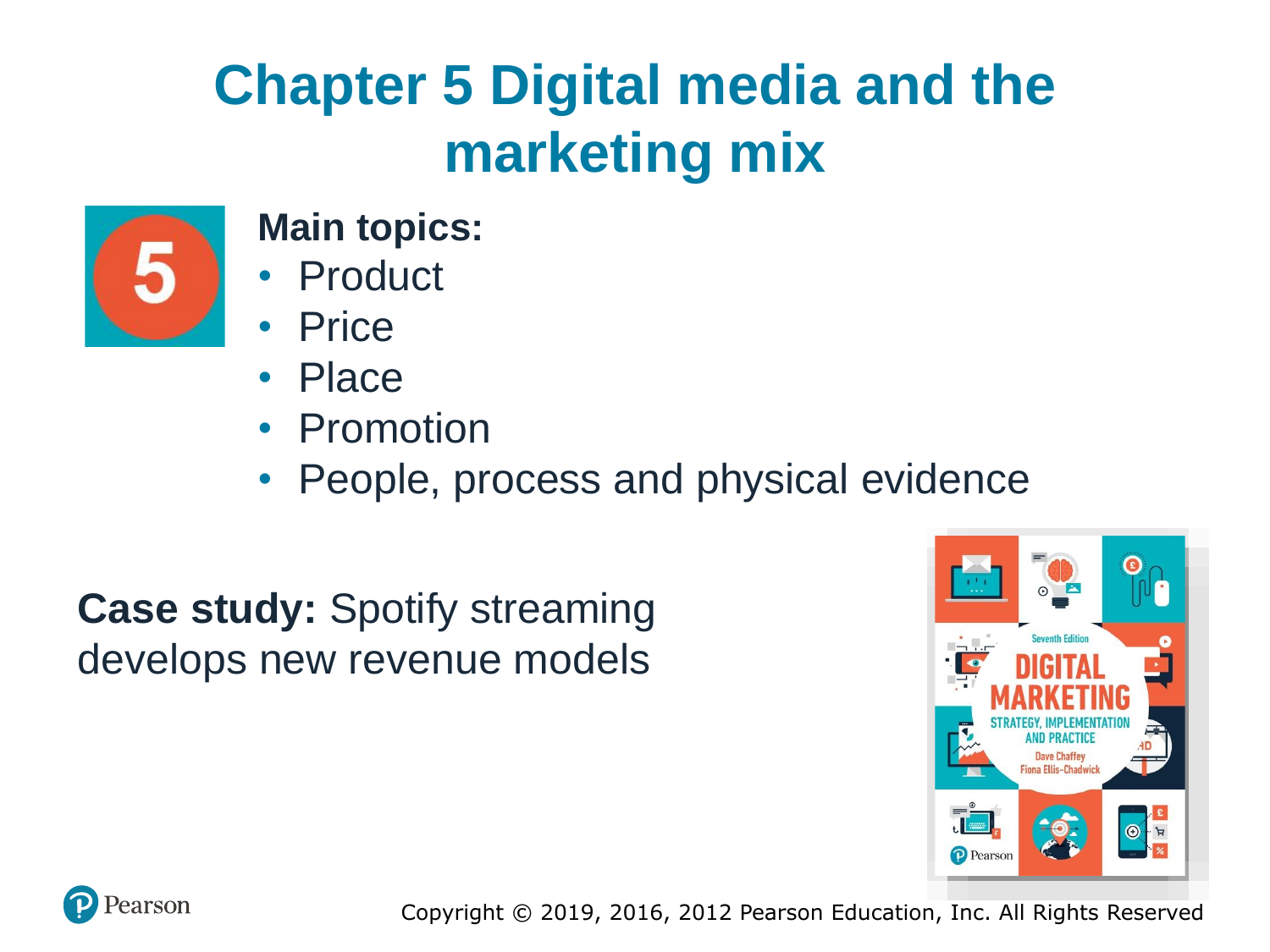## **What is the marketing mix?**

| Using the Internet to vary the marketing mix                                                                                                                                                                   |                                                                                                                                                                     |                                                                                                                                                        |                                                                                                                                     |                                                                                                                                                                                                |                                                                                                                                       |                                                                                                                                            |
|----------------------------------------------------------------------------------------------------------------------------------------------------------------------------------------------------------------|---------------------------------------------------------------------------------------------------------------------------------------------------------------------|--------------------------------------------------------------------------------------------------------------------------------------------------------|-------------------------------------------------------------------------------------------------------------------------------------|------------------------------------------------------------------------------------------------------------------------------------------------------------------------------------------------|---------------------------------------------------------------------------------------------------------------------------------------|--------------------------------------------------------------------------------------------------------------------------------------------|
| <b>Product</b><br>• Quality<br>• Image<br>• Branding<br>$\bullet$ Features<br>• Variants<br>$\bullet$ Mix<br>• Support<br>• Customer<br>service<br>$\bullet$ Use<br>occasion<br>• Availability<br>• Warranties | <b>Promotion</b><br>• Marketing<br>communications<br>• Personal<br>promotion<br>$\bullet$ Sales<br>promotion<br>$\bullet$ PR<br>• Branding<br>• Direct<br>marketing | <b>Price</b><br>• Positioning<br>$\bullet$ List<br>• Discounts<br>• Credit<br>• Payment<br>methods<br>$\bullet$ Free or<br>value-<br>added<br>elements | <b>Place</b><br>$\bullet$ Trade<br>channels<br>$\bullet$ Sales<br>support<br>$\bullet$ Channel<br>number<br>• Segmented<br>channels | People<br>• Individuals<br>on marketing<br>activities<br>• Individuals<br>on customer<br>contact<br>$\bullet$ Recruitment<br>• Culture/<br>image<br>• Training<br>and skills<br>• Remuneration | <b>Process</b><br>• Customer<br>focus<br>• Business-led<br>• IT-supported<br>• Design<br>features<br>• Research<br>and<br>development | <b>Physical evidence</b><br>• Sales/staff<br>contact<br>experience<br>of brand<br>$\bullet$ Product<br>packaging<br>• Online<br>experience |

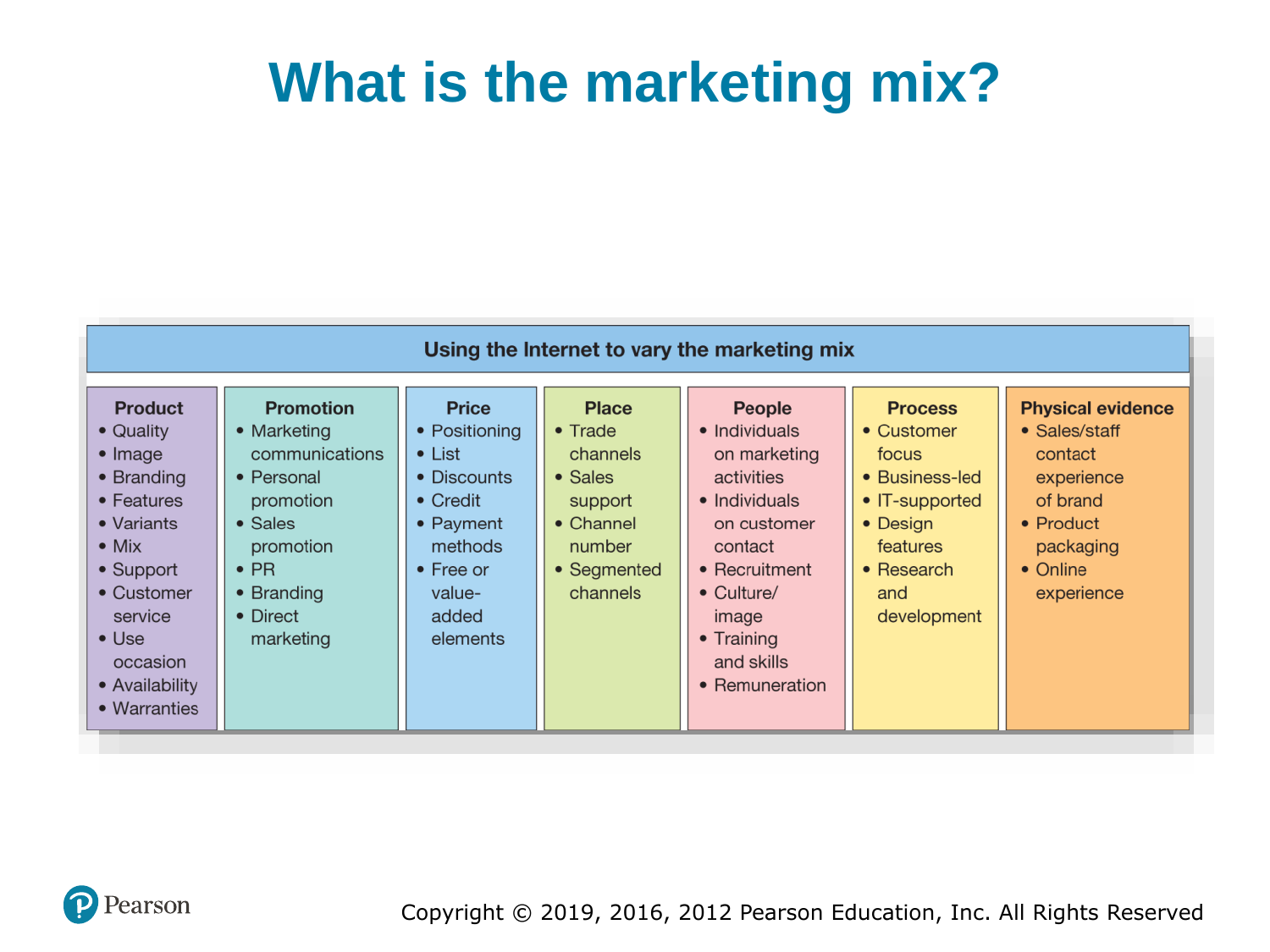# **Product**

Implications for digital technology for the product element of the mix

- 1. Options for varying the core product
- 2. Options for offering digital products
- 3. Options for changing the extended product
- 4. Conducting online research
- 5. Speed of new product development
- 6. Speed of new product diffusion



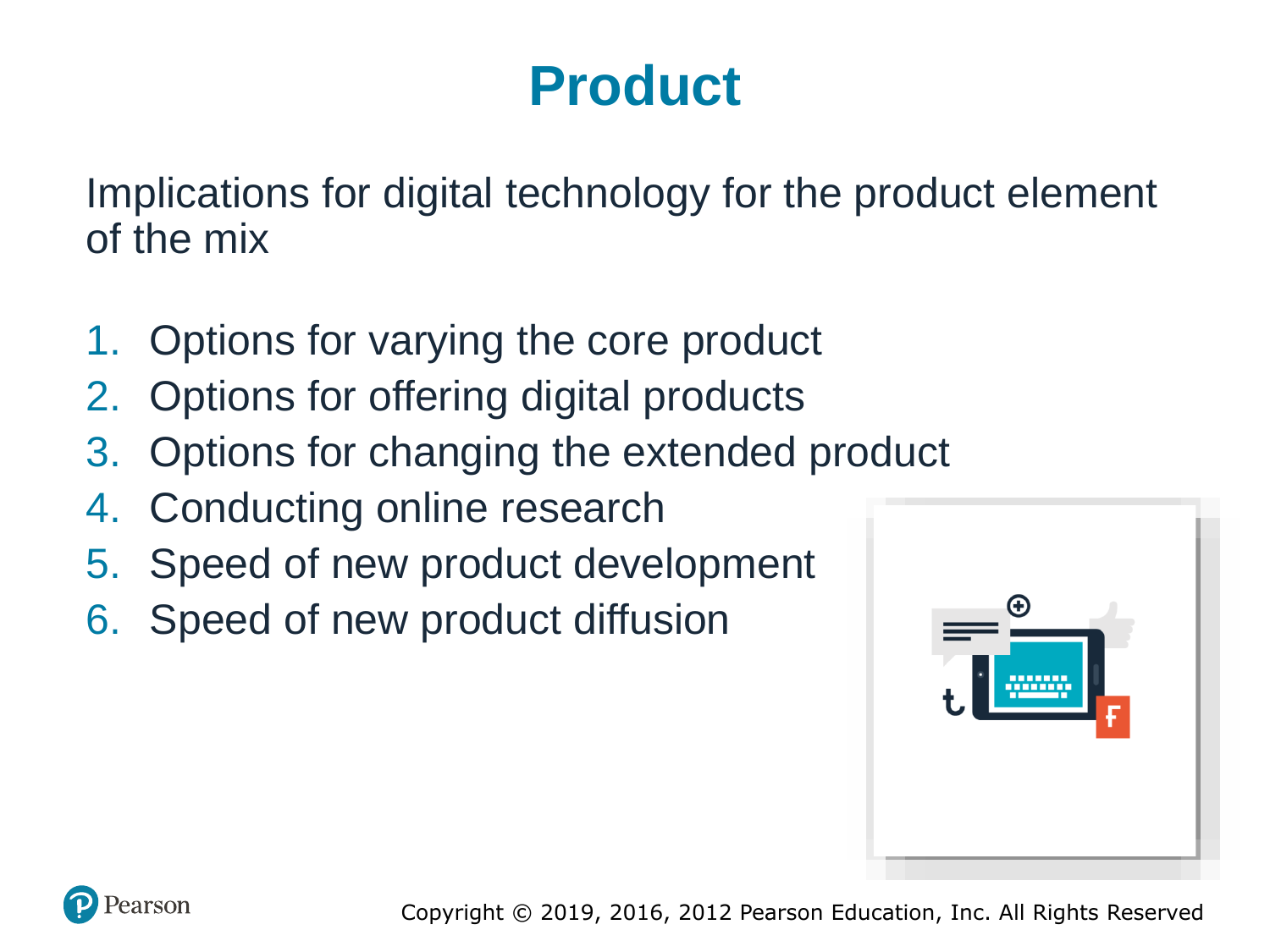## **The long tail concept**



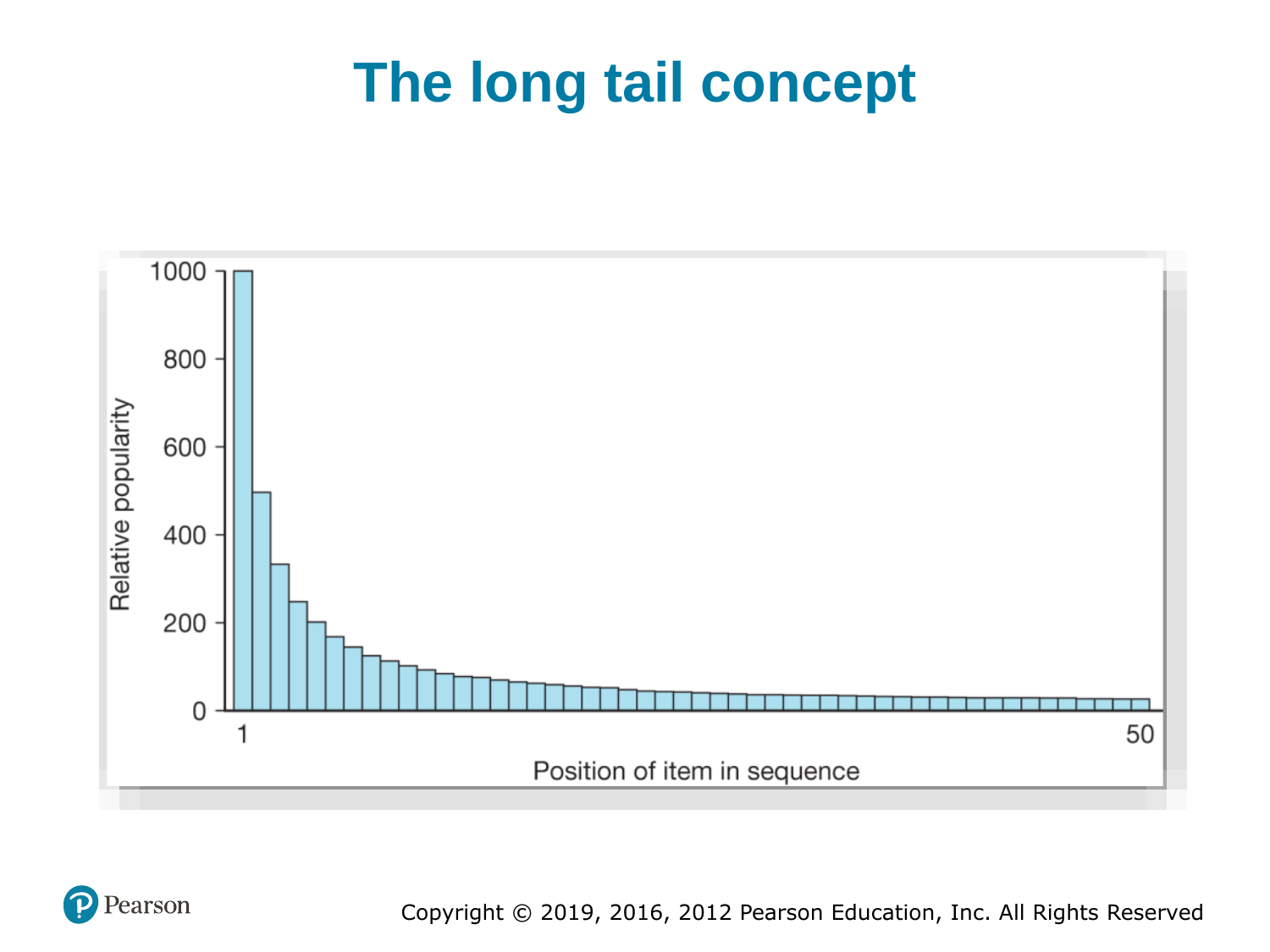# **Branding in a digital environment**

- Success factors for brand sites
- Brand identity
- Brand names for online brands



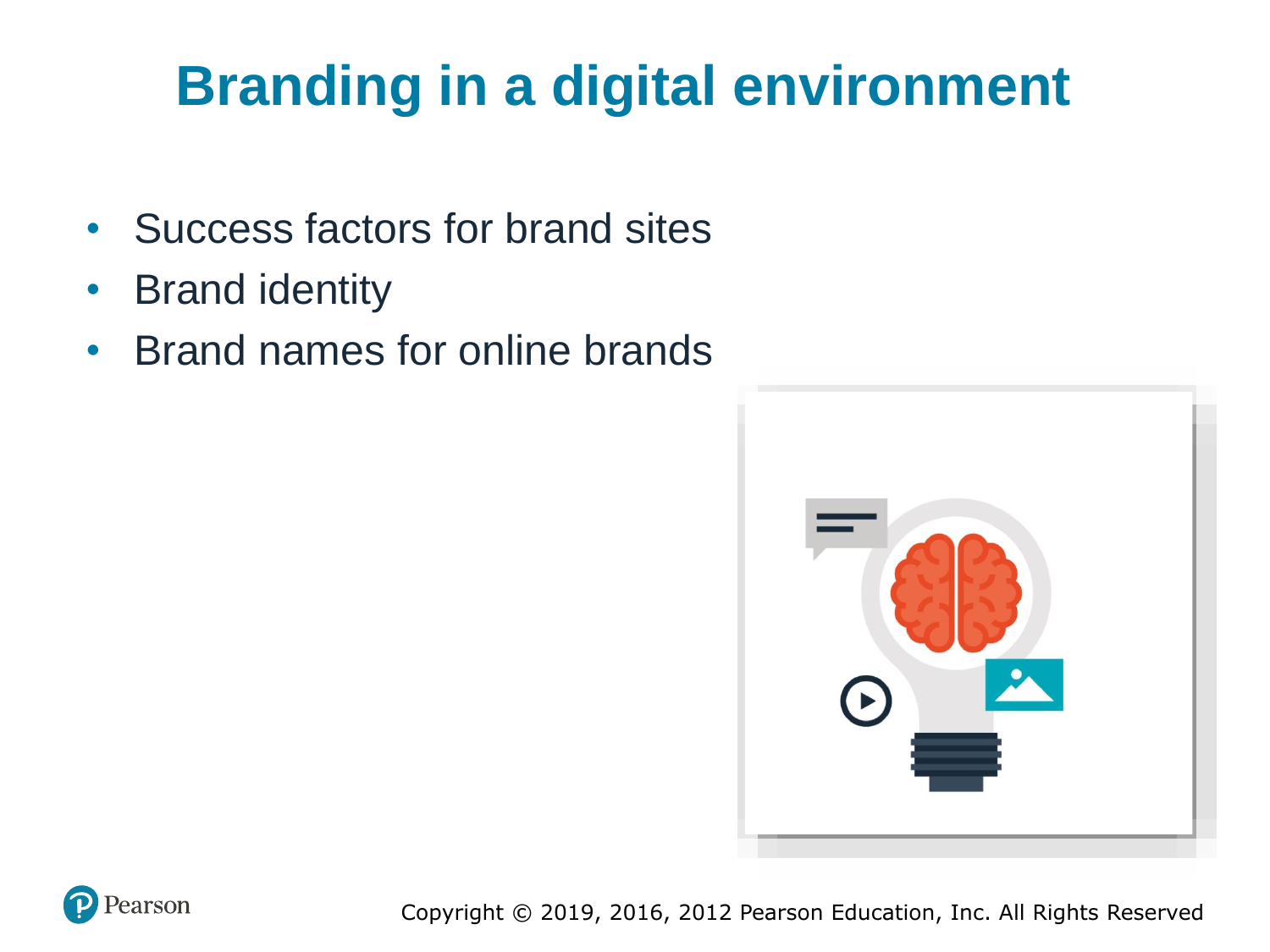## **Price**

- 1. Increased price transparency
- 2. Downward pressure on price
- 3. Innovative pricing approaches
- 4. Alternative pricing structure or policies

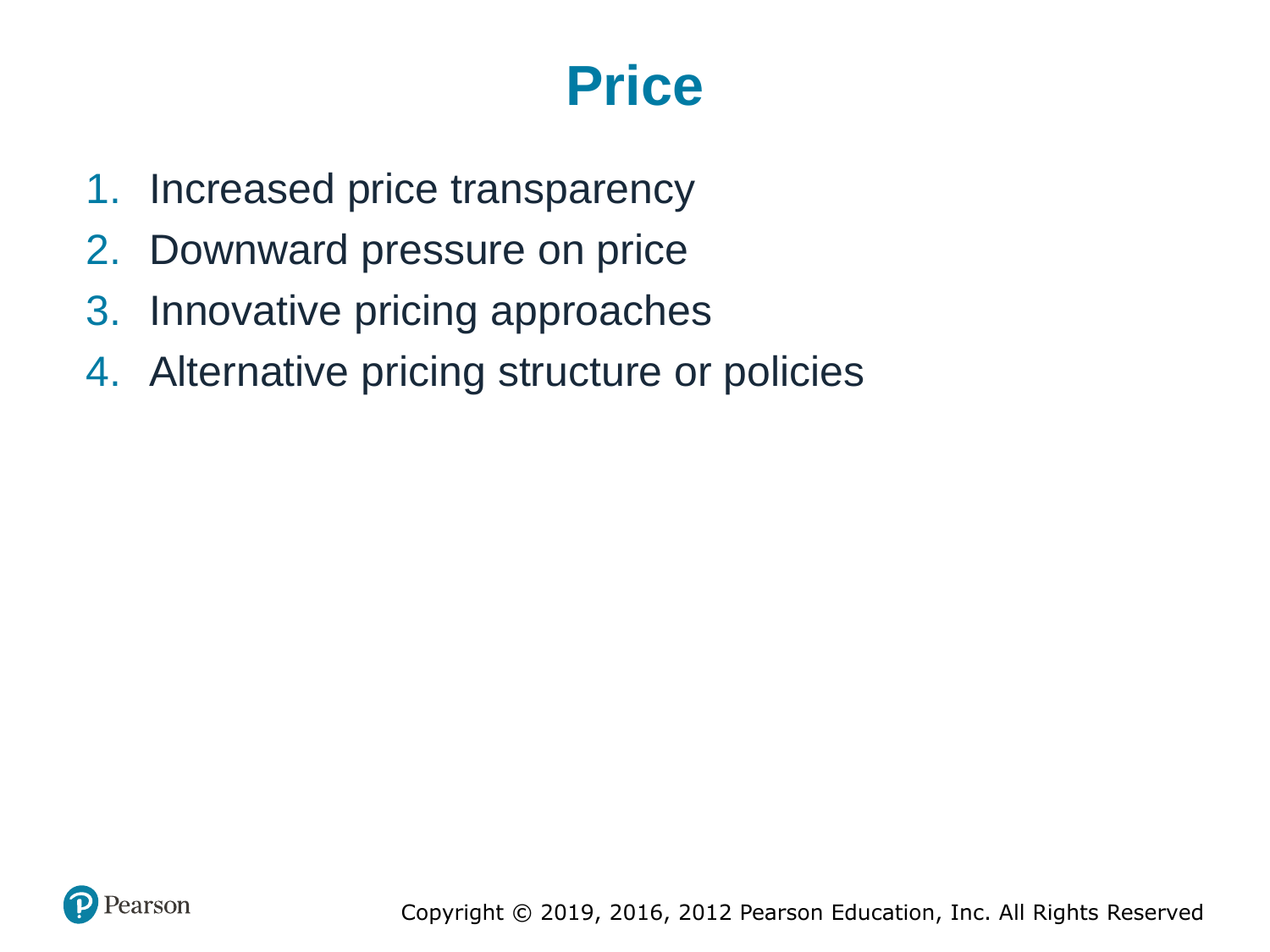## **Price elasticity of demand**



Pearson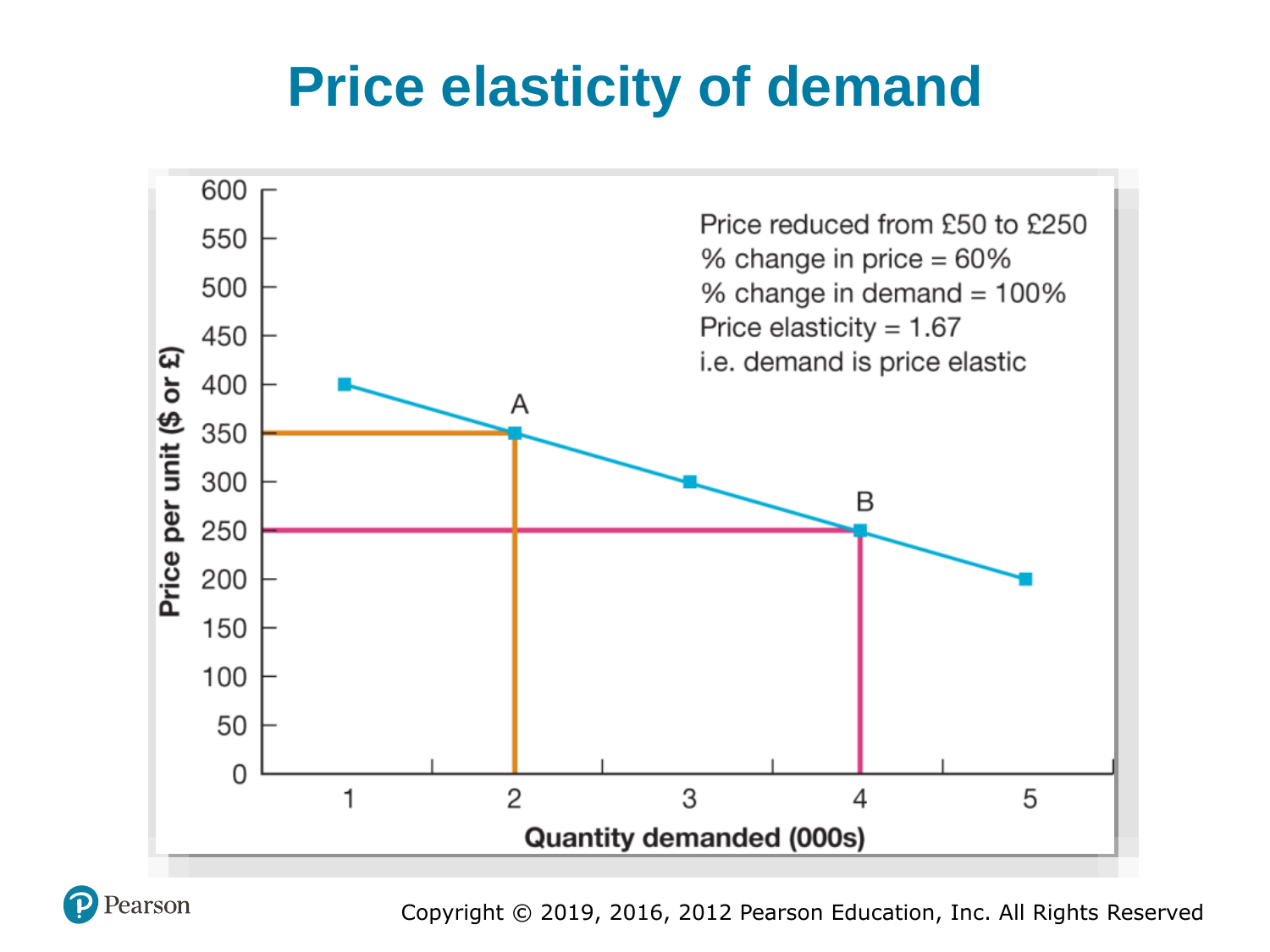# **Price elasticity of demand for a relatively inelastic product**



earson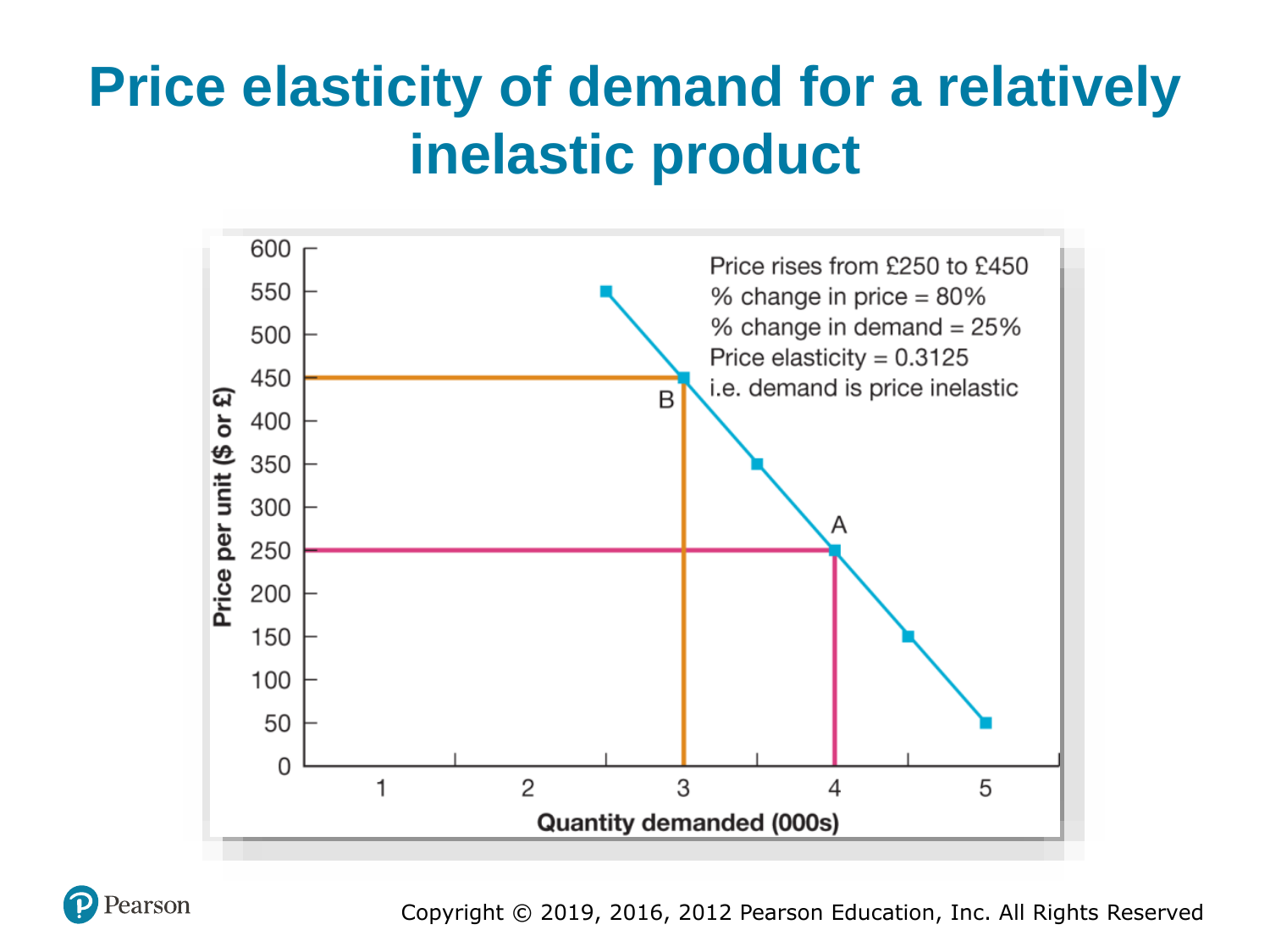# **Figure 5.6 Alternative pricing mechanisms**



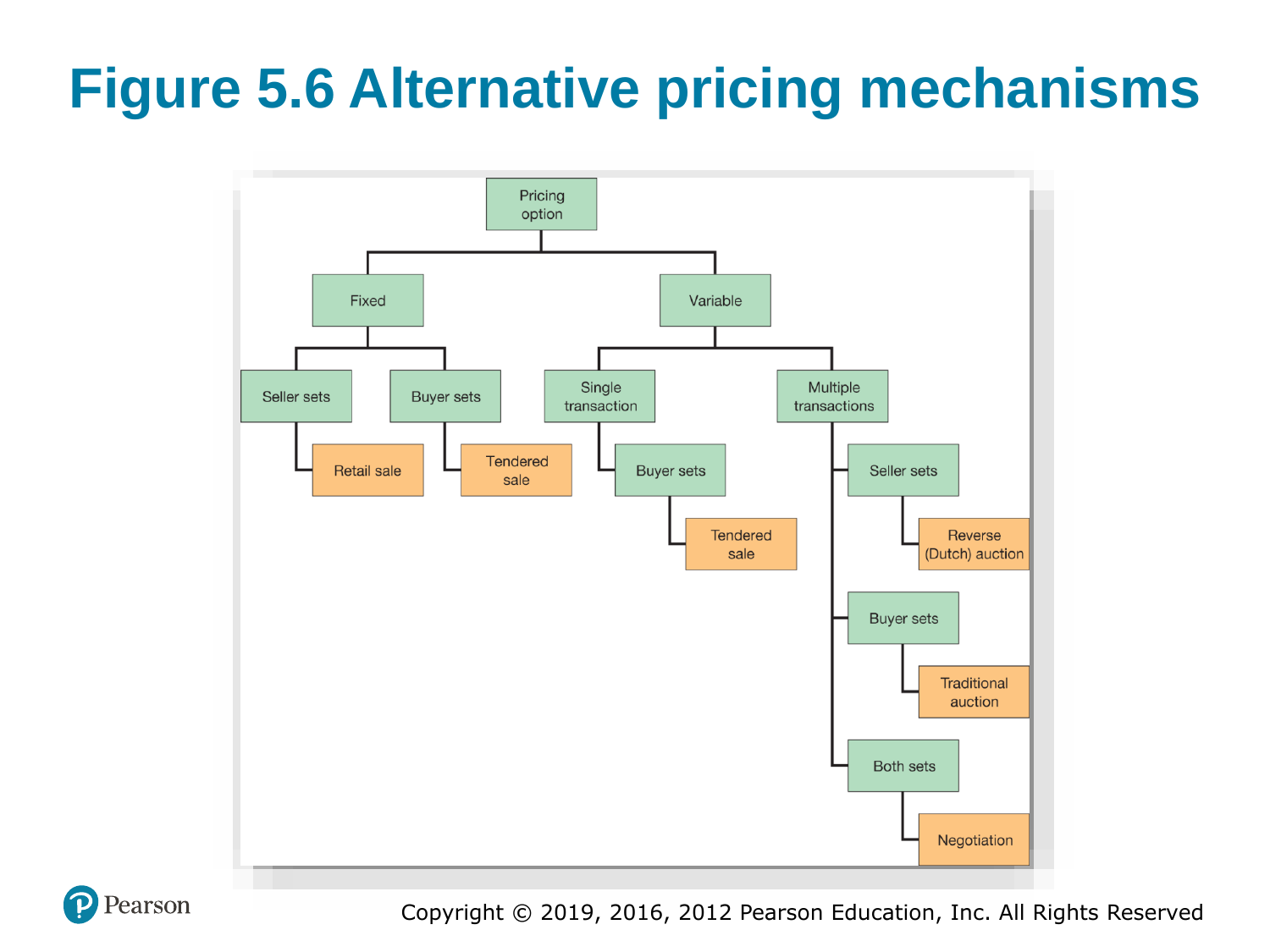### **Place**

- 1. Place of purchase
- 2. New channel structures
- 3. Channel conflicts
- 4. Virtual organisations



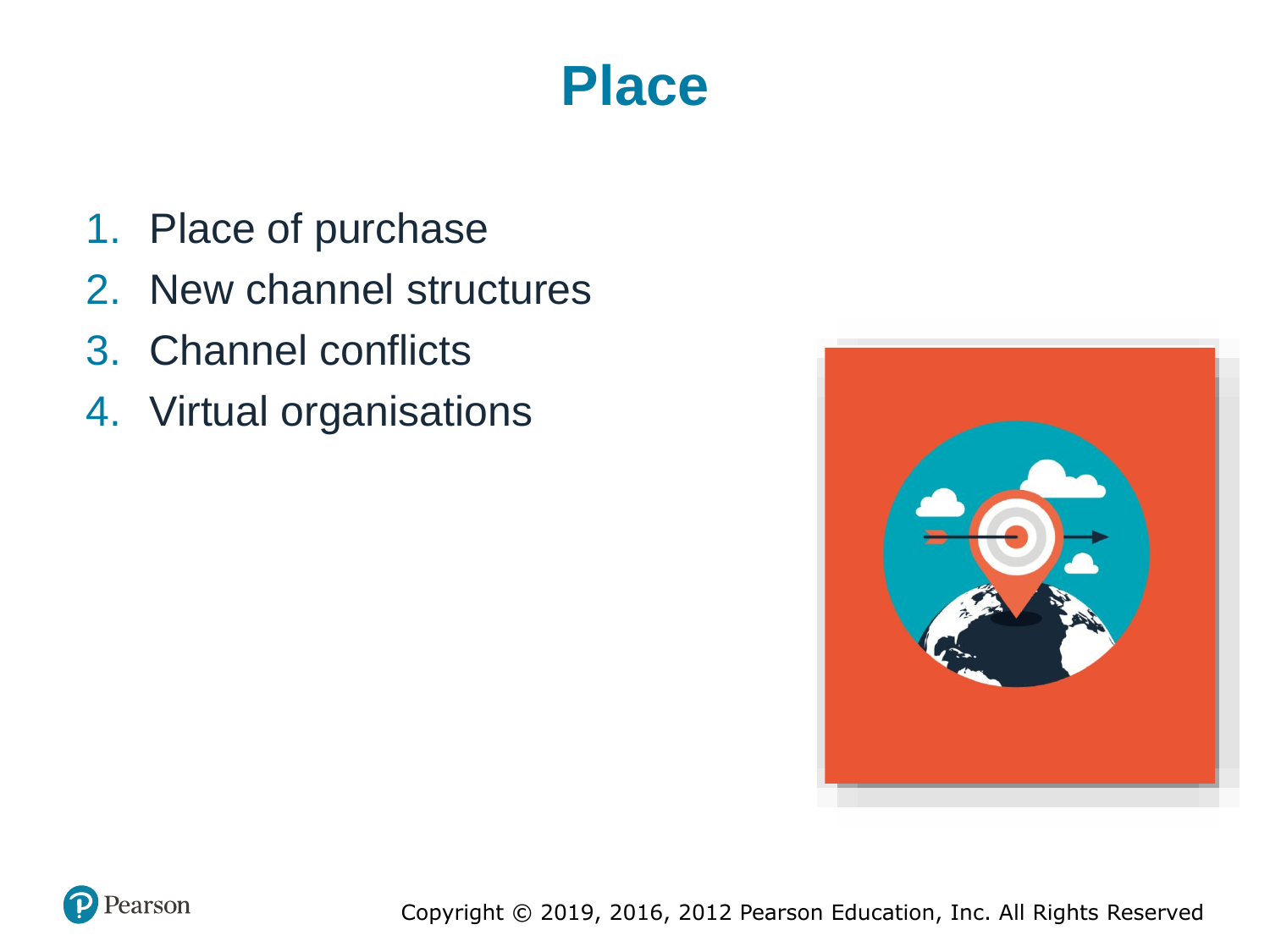## **Promotion**

| <b>Communications Tool</b> | <b>Online implementation</b>                                                                                        |  |  |
|----------------------------|---------------------------------------------------------------------------------------------------------------------|--|--|
| Advertising                | Interactive display ads, pay-per-click search advertising, targeted ads in social<br>networks                       |  |  |
| Selling                    | Virtual sales staff, site merchandising, assisted selling (including livechat) and affiliate<br>marketing           |  |  |
| Sales promotion            | Incentives such as coupons, rewards, online loyalty schemes                                                         |  |  |
| <b>Public relations</b>    | Online PR and influencer outreach, blogs, e-newsletters, newsletters, social<br>networks, links and viral campaigns |  |  |
| Sponsorship                | Sponsoring an online event, site or service                                                                         |  |  |
| Direct mail                | Opt-in email using e-newsletters and focused 'solus' emails                                                         |  |  |
| <b>Exhibitions</b>         | Webinars, virtual exhibitions and white-paper distribution                                                          |  |  |
| Merchandising              | Promotional ad-serving on retail sites, personalised recommendations and email<br>alerts                            |  |  |
| Packaging                  | Virtual tours, real packaging displayed online                                                                      |  |  |
| Word of mouth              | Social, viral, affiliate marketing, email a friend, links                                                           |  |  |

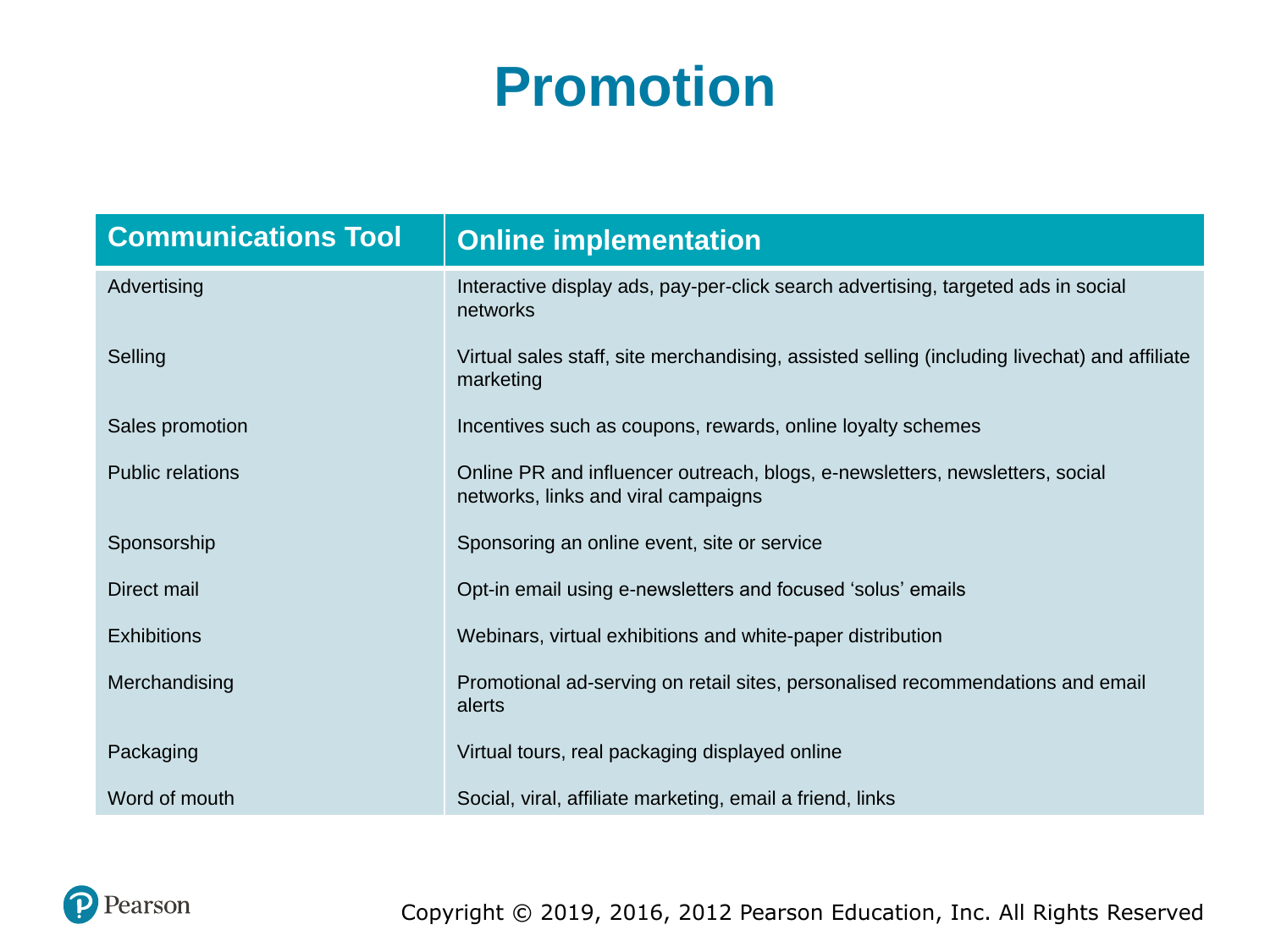# **People Process and Physical evidence**

People:

- 1. Customer define support query
- 2. Receipt of email and acknowledgement
- 3. Routing of emails
- 4. Compose response
- 5. Follow-up



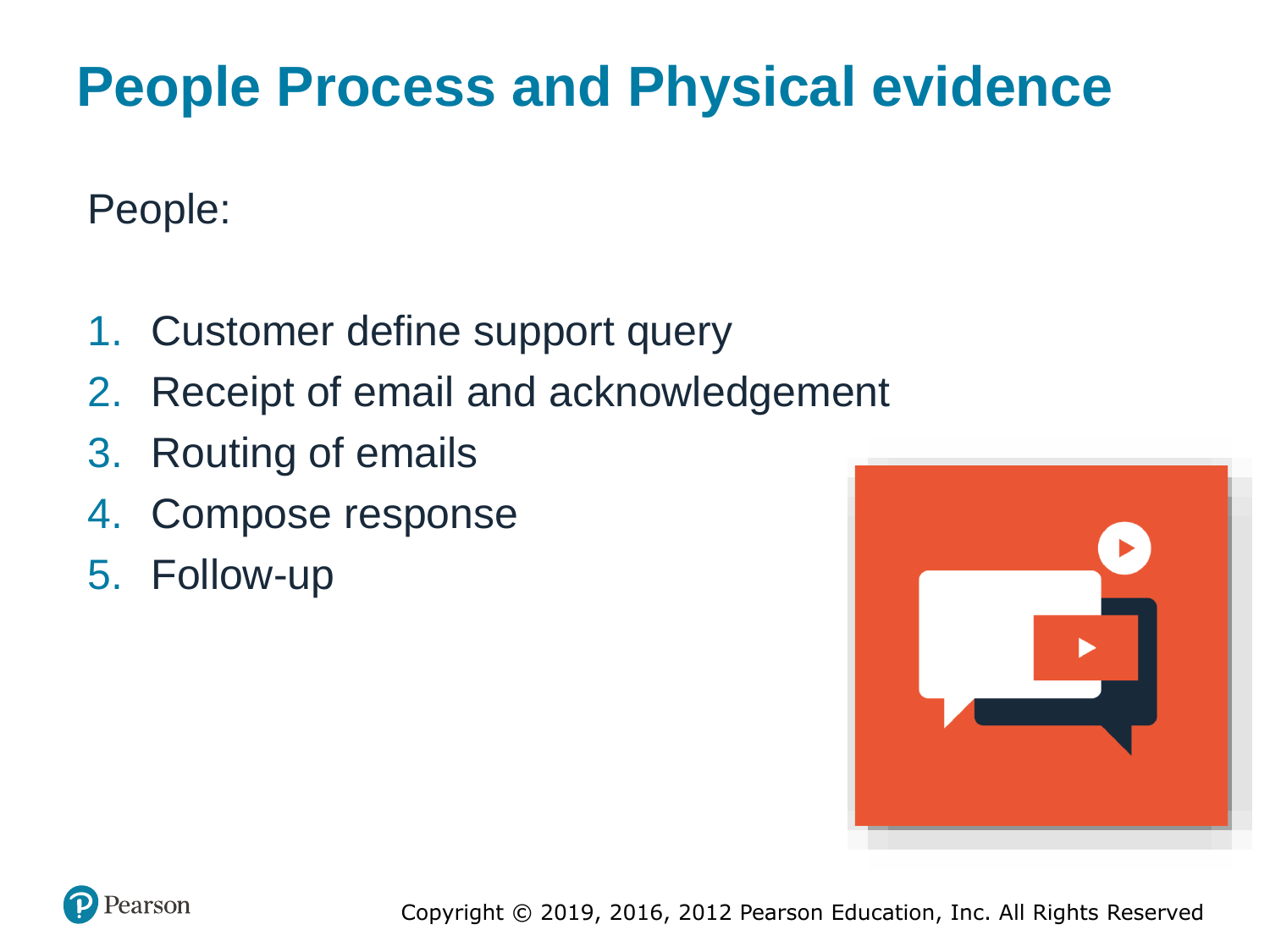#### **Process:**

- Customer preferred channel
- Company -preferred channel
- Delivering customer services and assisted sales through Livechat



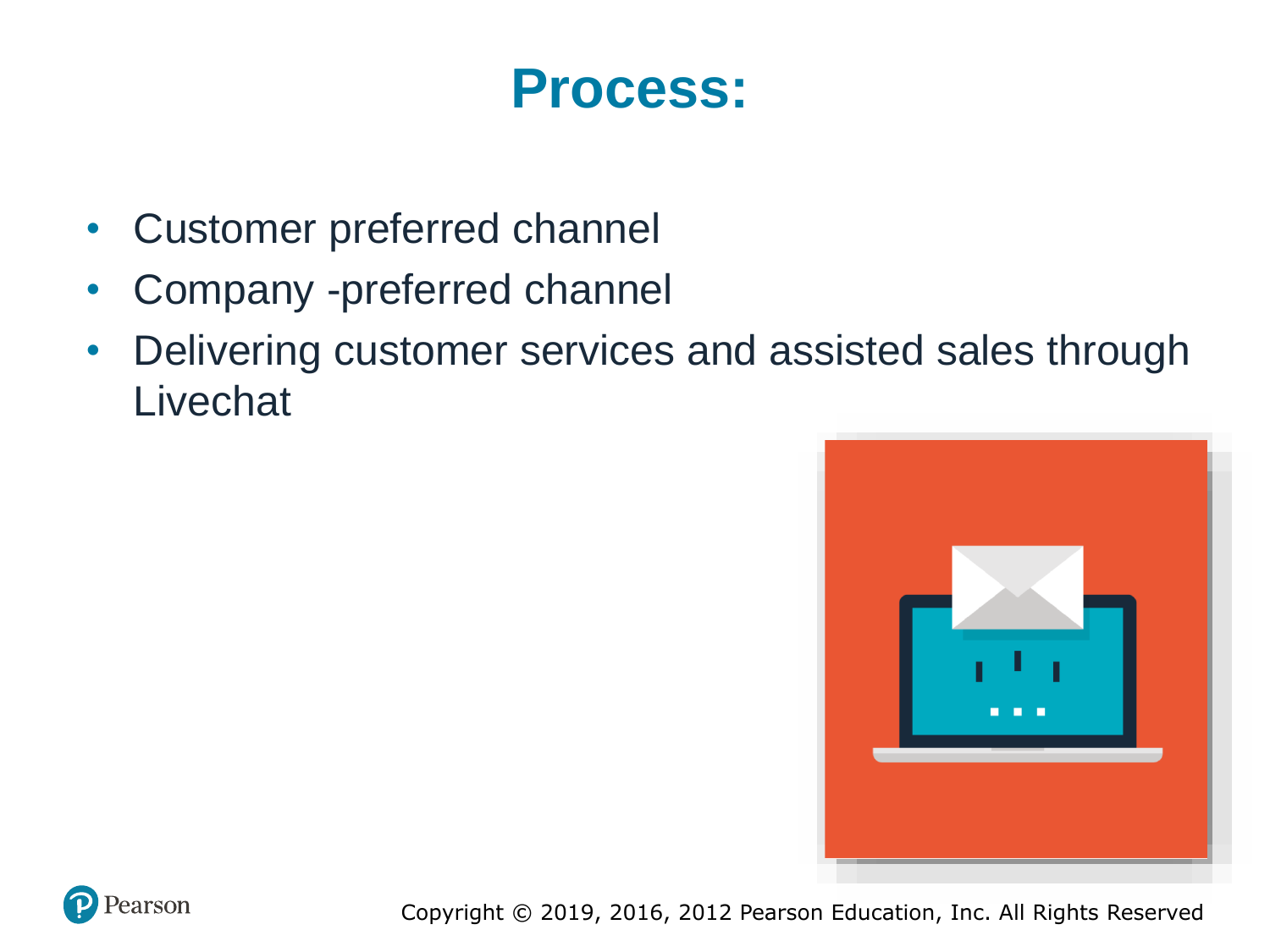# **Physical evidence refers to:**

A customer's experience of the company through the web site and other digital media.